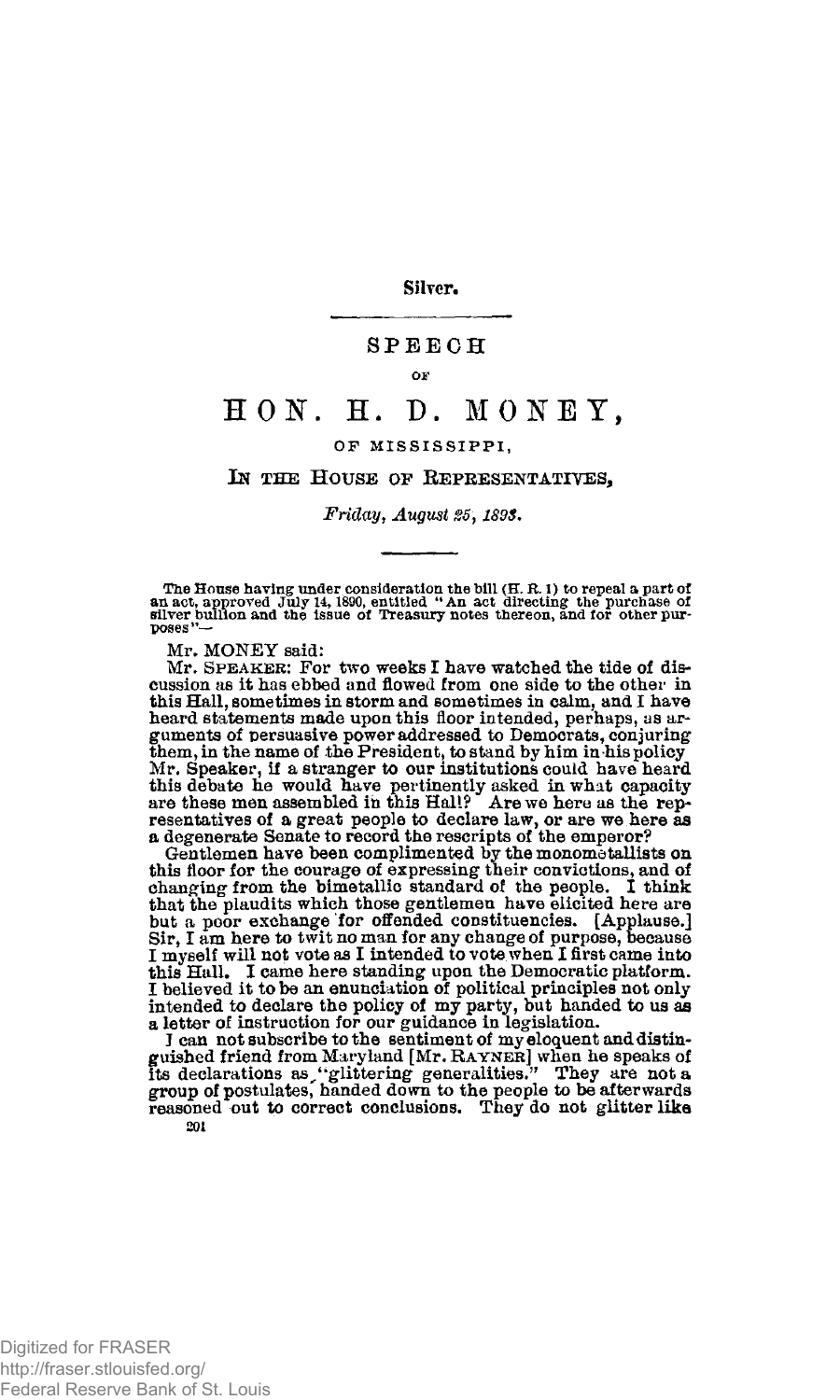the milky way, that "meeting of gentle lights without a name," hut each separate, distinct proposition stands forth a complete orb blazing as a great fountain and center of political light. The people who met in Chicago through their representatives meant what they said, and I would like to inquire of my friend from Maryland whether in the canvass which he prosecuted with such distinguished ability, he told his audiences that he was<br>talking to them about ''glittering generalities''? [Laughter].

The people had met there in convention and they knew what they wanted, and every man who sits in this Hall as a Democrat to day stands pledged upon his honor as a Representative to carry into full effect and force e very pledge made in that platform. The convention rejected a proposition on a vital question—the tariff— because it was a false echo to the popular demand. For what purposes, with what intent, were " glittering generalities" placed m a national platform? Was it for the purpose of deceiving the voters? No, sir; that platform was but an expression of the popular will, as voiced by the representatives whom they sent to that convention. If those generalities were put there at all as generalities, they were put there to induce, by persuasive power, the people who held the ballot to support the candidates nominated upon that platform.

Would those candidates have been nominated and elected unless it was thought that they reflected the wishes and the will of the soverign people of this country? Mr. Speaker, I came here announcing in the newspapers, which did me the honor to interview me, that I was for the prompt, immediate, and unconditional repeal of the Sherman act; but I added that I stood upon the Democratic platform, and wanted all the things to follow that had been nominated therein. But when I ascertain from the President's message, when I learn from the debates in this Hall and from private conversation with monometallists, that it is not intended that this Congress shall perfect any measure that will secure bimet illism, then I, perhaps the only one in this House, have changed my front without changing my views.

I intend now to vote against the repeal of the Sherman law. [Applause.] I intend to carry out, so far as my vote and my speech can do so, every declaration and every promise made by the convention of my party.

[Here the hammer fell.]

Mr. KYLE. I ask unanimous consent that the time of my col-league [Mr. **MONEY**] be extended five minutes.

There was no objection.

Mr. RAYNER. I would like to ask the gentleman from Mississippi a question. Mr. MONEY. I yield to the gentleman. Mr. RAYNER. I wish to ask whether in the Democratic con-

vention at Chicago free coinage resolutions were not voted down?

Mr. MONEY. I was not a member of that convention; I never heard that it did. I am speaking of the platform as published to the people of the United States, the platform upon which you and I made our canvasses, and upon which Grover Cleveland was elected President of the United States.

Mr. RAYNER. If free-coinage resolutions were voted down do you not think that shows what was the intention of the convention?

**201**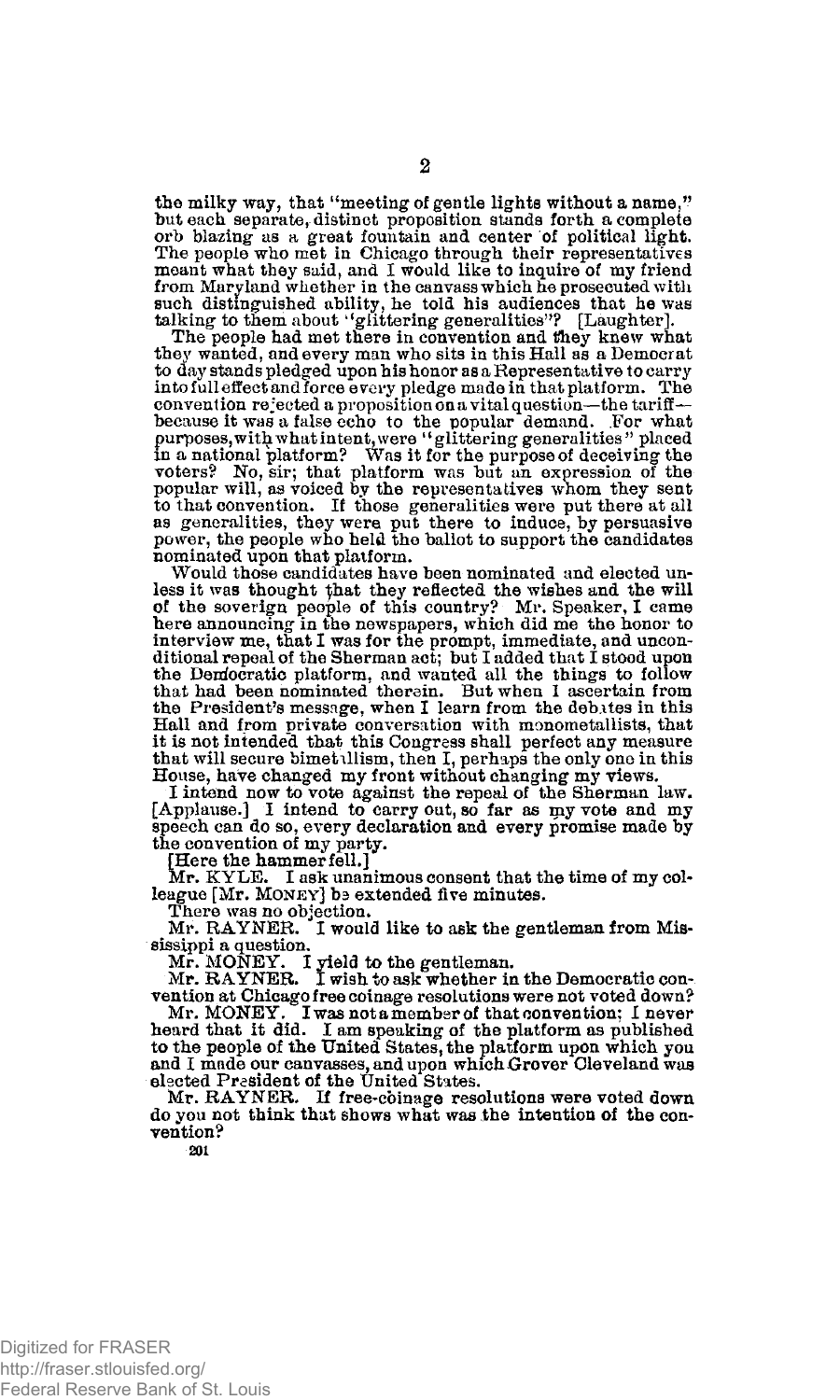Mr. MONEY. I do not know the terms of the resolution to which the gentleman refers; I do not know that there was such a resolution, though, of course, I do not question the gentleman's statement. But whatever may have been voted down it is to be assumed that the convention carefully weighed every resolution which was adopted. I am not talking.of resolutions which failed. I am talking of those upon which the convention impressed the stamp of its authority and delivered to the people of the United .St ites as a pledge of the performance of the members of that party here and at the other end of the Capitol and at the other end of the avenue. There is not a member now on this floor, whether he be Democrat, Republican, or Populist, who was not pledged to bimetallism in one shape or another.

Gentlemen speak of the platform of the Democratic party de-manding the repeal of the Sherman law. Is there any such proposition before this House? That platform did not ask for the repeal of only a single section of the Sherman law; it asked for the repeal of the whole law; and that demand was embraced in the seventh section of the platform, which was intended to cover this whole money question as a unit, not in fragments. That platform declared for the rehabilitation of silver, and all of our platforms have so declared. We said last year, gentlemen, that we had not had the power to carry out the will of the people in this particular, but that if a Democratic administr ition should be placed in power by their suffrages they should have the use of silver at some ratio to be afterward determined.

Why was the repaal of the Sherman law demanded by the con-vention at Chicago? That law was not condemned on account of its positive demerits—not condemned *per se*—but because it was a " makeshift" substitute for a free-coinage act; and the gen-<br>tleman from Maryland knows that fact. Why, sir, the author<br>of the Sherman act has declared that his only excuse for presenting such a measure was to prevent the passage of a free-coinage act. And in that view every Democrat on this floor voted against that act and every Republican for it. We believed voted against that act and every Republican for it. We believed<br>the Sherman law bad. but not worse than nothing; bad compared with free coinage, which is good and which we demanded. The repeal is demanded in order that we may make way for free sil-<br>ver, not to make way for the destruction of silver. That is the obvious, the fair reading of the resolution, according to my rule of construction. The voters so understood it and received it and voted for it. The canvassers and candidates so understood it, expounded it, and spoke for it. Mr. Cleveland so understood it and indorsed it in his letter of acceptance, and although a makeshitt for free coinage, and bad in comparison, yet it does give each month to the country \$4,000,000 in Treasury notes—bet-' ter than greenbacks, because they pay import duiies; because it coins \$2,000,000 a month of silver dollars; because it aids to keep down the rising price of gold, which, as it appreciates in price, depreciates all products of human industry, and in that the wages of labor, and makes more grievous to be bo ne the burden of every debt in the land. The Sherman law had another value: the purchase of 54,000,000 of ounces of silver each year, which it orders, is the basis of every proposition made in international conferences for the restoration of silver to its ancient use as one of the money metals of the world.

**201**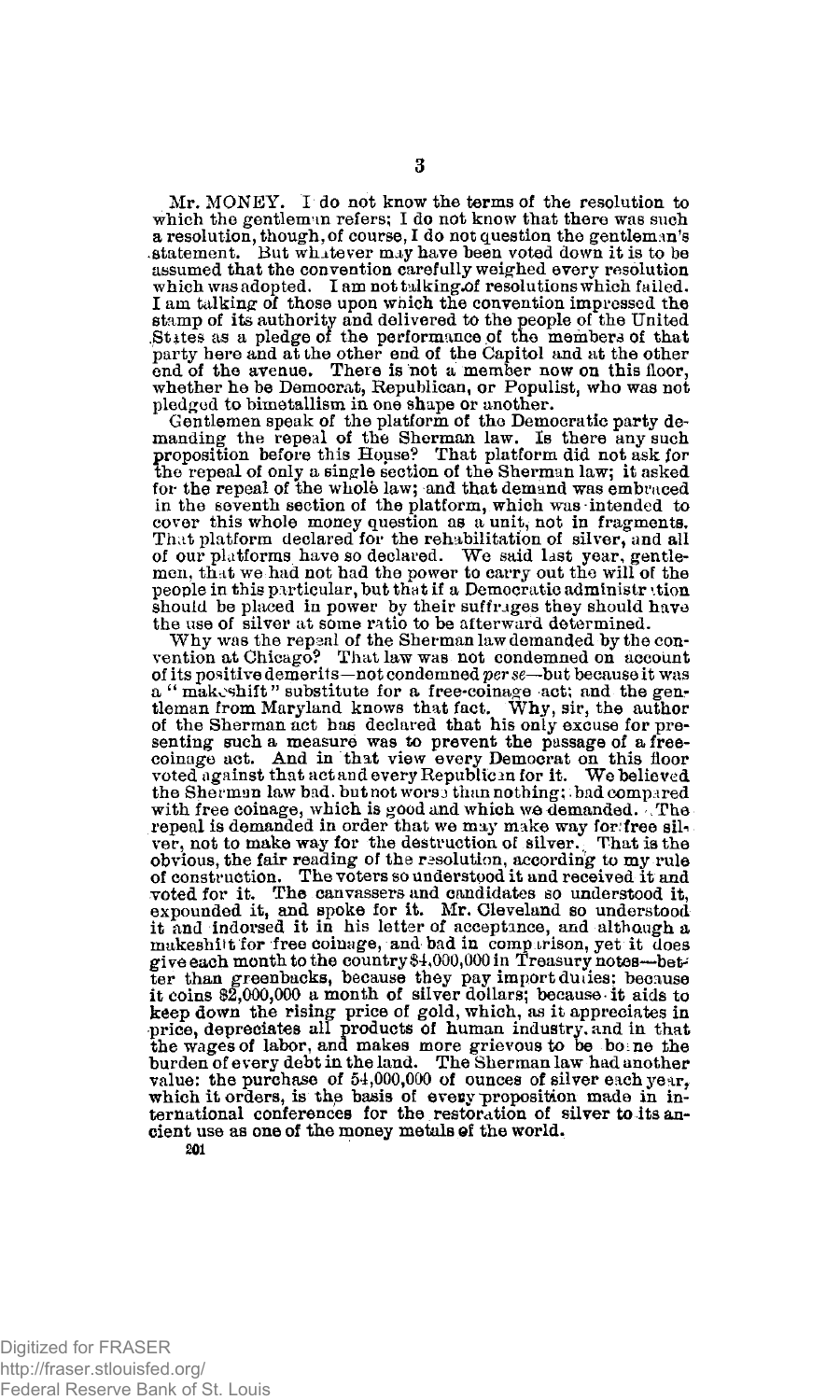Now, I can not charge inconsistency upon the other side of the House because they rush forward so readily and anxiously to slay their own bantling. They have pursued a persistent opposition to the use of silver as money. They voted for the Sherman act, not because they wanted such an wish to enhance the price of gold, to increase its purchasing<br>power; they want the single gold standard; every law against<br>silver was their work. And when they see the chance to take<br>another step in the direction of preven come out like men and do it.

I care nothing about the charge of inconsistency. The greatest English statesman of this century has said that the vanity of consistency is the vice of statesmen. We all know the maxim that he is a fool who never changes his opinion. . But, gentlemen, we are too fresh from our pledges to the people now to prove recalcitrant to the trust which we received at their hands. No man can escape the force of a moral obligation; it bears just as heavily upon the Kaiser as upon the peas int. We are told, too, heavily upon the Kaiser as upon the peasunt. We are told, too, that we shall be treasonable to the President if we do not yield to an intimation of the Executive pleasure in this matter.

Gentlemen, I do not associate the President with any such statement as that. 1 have too much respect for him as an individual and for his office; but I respect him for those qualities which I respect in other men. We are told that we shall be untrue to the President if we do not stand up here and vote to repeal, not the Sherman law, but a particular section of it. Well, are we to be untrue to him, or to the people of the United States? Fourteen million votes were cast at the last election, and every one of them was cast for a candidate standing on a platform that demanded the free coinage of both matals.

Our duty here is to those who sent us here. We are not sitting in a house of lords where a member represents himself and his own interests. We are here simply as the proxies of constituencies; and those constituencies have spoken in such tones that no man can misunderstand them unless he chooses to do so. We no man can misunderstand them unless he chooses to do so. do not want to hear anything, then, about the persuasive power of the Executive in matters of this sort. I do not believe it has been exerted; it has only been talked about, and I believe without the President's approval.

[Here the hammer fell.]

Mr. STOCKDALE. I ask that the time of my colleague be extended for ten minutes.

There was no objection.

Mr, MONEY. It may be true, Mr. Speaker, that there is a higher sense of duty than that which the Representative owes to his constitutents; but when I take at the desk here an oath to support the Constitution of the United States I take it as a Representative, not as a mere individual subject to change of conviction and likely to present my own private views instead of those which the program of my party may have laid down for me. I do not take any personal oath of allegience to the President of the United States, or any other man.

I say, sir, that suggestions of this character are improper in this Hall; they are an affront to the dignity of this body. We are part of a great coordinate branch of this Government; and 201

Digitized for FRASER http://fraser.stlouisfed.org/ Federal Reserve Bank of St. Louis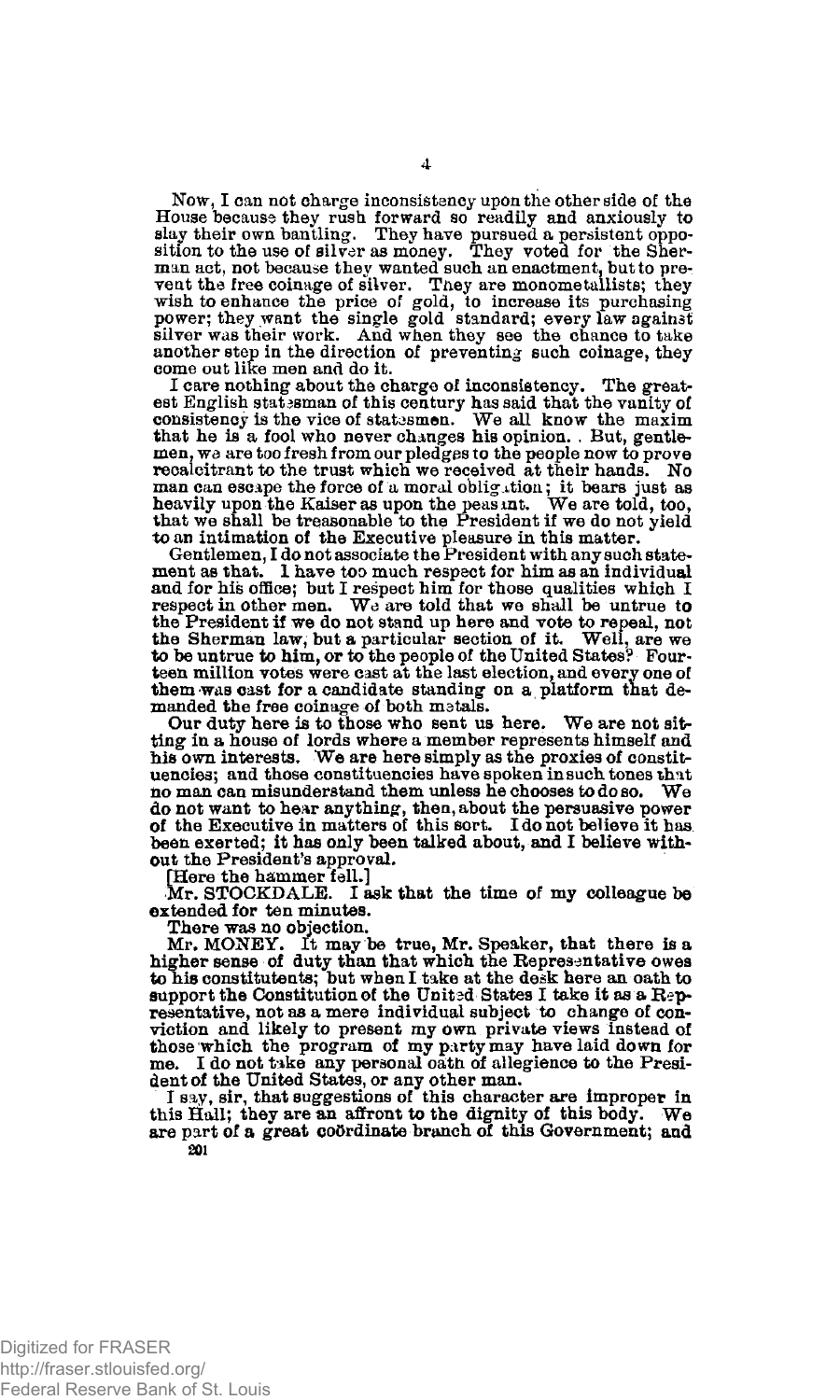we ought to be presumed to be not only capable of acting, but determined to act independently of any suggestion whatever that may come from any quarter, and last of all from the Executive. Subserviency is the most dangerous quality of which Congress can be capable, and more disastrous in its consequences than any possible settlement of the silver question.

It was the care of those sages, patriots, and heroes who founded this Government, and who thought they had devised a new method by which popular institutions could be perpetuated, that there should be an absolute divorce between the three brahches of this Government and the absolute independence of each.

It was never intended that the President of the United States ^should do more than suggest in his message to Congress what measures he thought demanded its attention. That he has done,<br>Mr. Speaker, in a clear, forcible, and manly way. He has pre-<br>sented his views upon this question to us. And we are also told here, and I am astonished at the statement, coming as it did time after time from the lips of gentlemen on the other side of this question, thatxwe had no business nominating Mr. Cleve-land with our knowledge of his previous standing on the question of silver.

Is it true, Mr. Speaker, that antecedent statements or expressions of a candidate are to abrogate the force of party platforms? Is it true that when you select a candidate that he is to be his own platform unto himself, and the great masses of the Demo-cratic party and their declarations are to go for naught? Is one man'to step into the scale and then the balance of his party to fly up in the other end?

But, Mr. Speaker, it is not true; because Mr. Cleveland gave his indorsement in his letter accepting the nomination to the proposition for the coinage of both metals, silver and gold, at a parity to be fixed by Congress—he, too, declared that the readjustment of the relations between the two metals was the policy of the Democratic party. So that part of the excuse for repeal fails.

We hear a great deal of talk about what the people of the coun-<br>try demand. Who is to judge what they want? Every man be-Who is to judge what they want? Every man believes his constituents to be the people, and I have heard distinguished gentlemen here, over and over again, detailing the dire-<br>ful results which would follow to the members of this House who<br>dared to depart from the will of the people, which will was the<br>repeal of the Sherman act. We have heard from the people of the United States in regard to that question was in the November election, and I repeat it, sir, that every man who cast a ballot at that election for the plat-<br>form of the Democratic party cast a vote that demanded the free and equal coinage of both silver and gold on some ratio to be fixed by legislative enactment.

Then we are told that terrible results will follow if we do not repeal this law; that there is a great panic in the country caused<br>by the Sherman act. I deny that it is the cause. There is a<br>panic prevailing; that no man can deny, but it does not neces-<br>sarily follow that it comes from depression in industry not only in this country, but all over the world, in every land, in every industry, in everything except **201**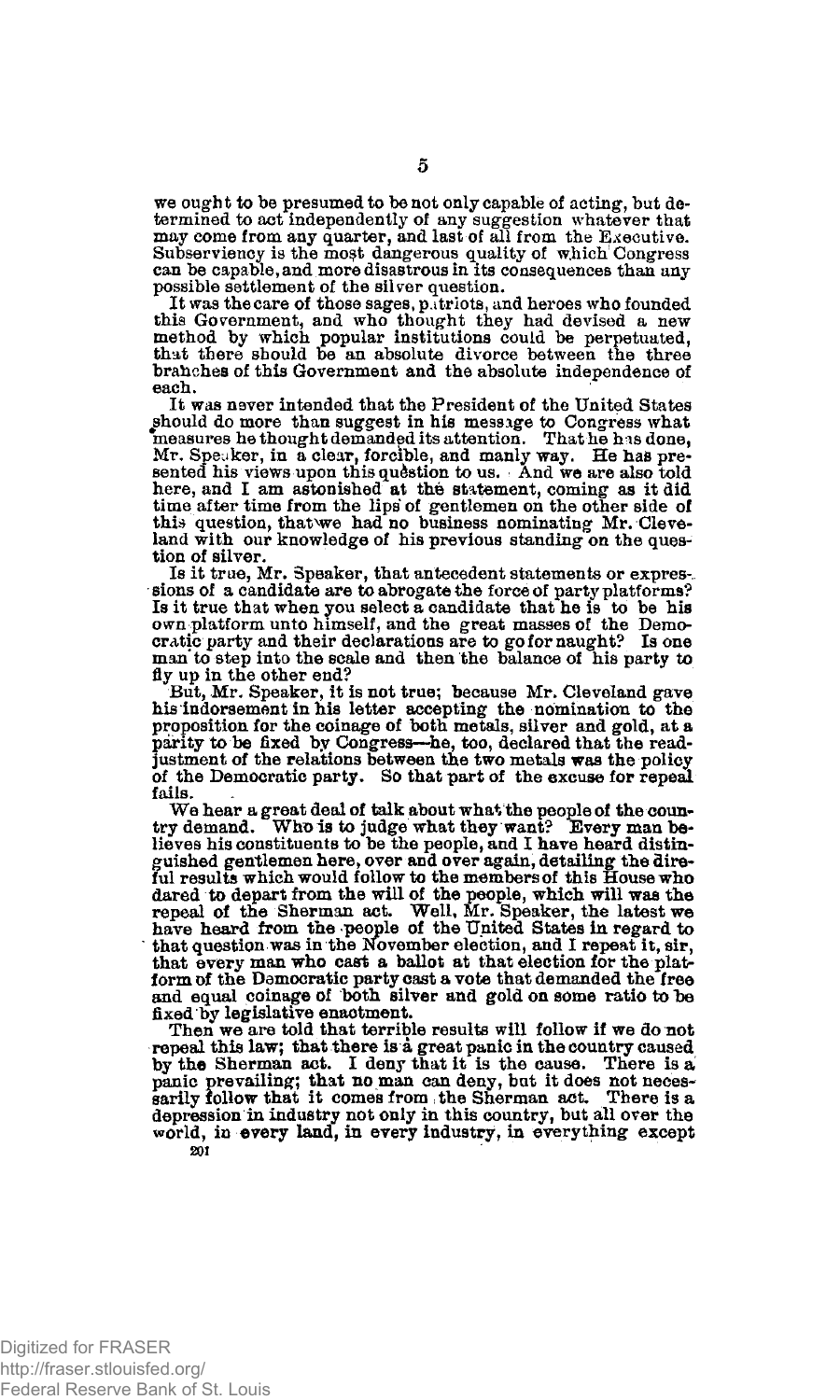gold. Do you mean to contend that that is becaase of the opera-tion of the Sherman act? ' If gentlemen will read the monet try history of Christendom for the last twenty years they will be able to trace its origin and cause.

When silver was demonetized by the United States and Ger-many in 1873 the ablest minds in the world, who had made a study of financial questions, predicted that the very things which<br>have happened would happen. Their prophecies have been<br>verified as fully as any recorded in Holy Writ. Mr. Ernest<br>Seyd, Wolowski, Molesworth, Allard, Mr. B silver would be followed inevitably by falling prices all over the globe, by the appreciation of gold,\*andby the necessary ruin and commercial distress that would follow from it. That declaration has been fulfilled to the very letter.

So deep was the distress, so universal the depreciation of prices, that the English Government thought it of sufficient moment to appoint a royal commission in 1885 to inquire into the depression of prices. The commission was composed of the ablest men in England. Much evidence was taken, and all-available statistics were carefully examined, and they came to these conclusions: That the depression dated front the year 1873, or thereabouts; that it extended to nearly every branch of industry, not only in England, but to all the industrial countries of the world; that it appeared to be closely connected with the serious fall in general prices: that the duration of the depression had been unusual and abnormal, and that no adequate cause was discoverable unless,it was found in the general dislocation of values found in currency ch unges.

This commission recommended that another commission be appointed to inquire into the relative value of gold and silver. The last commission indorsed the findings of the first, and further added, that the destruction of the old relative value between silver and gold had practically turned legitimate commerce into gambling.

They tell us that things have gone down, but gold has not gone up. Why, we were asked the other day if we could point to a man, in all of this discussion, who could prove the appreciation in the value of gold.

Mr. Speaker, we are asked to prove a self-evident proposition.<br>It is just as if I should take you to that window, invite your attention to the magnificent landscape that spreads its glorious<br>beauties under the sun, and then be asked to prove that there is<br>a Potomao River or a Washington Monument. Youdonot prove<br>things obvious to the senses. Not onl ciation of gold been proven by the fulfillment of prediction, but by the royal commission appointed by the Imperial Govern-ment to make an inquiry into the matter and to report upon these things, as well as by every monometallist in Europe, as well as the bimetallists.

Mr. Balfour said that in fifteen years it had appreciated 35 per cent. Every delegate who debated the question of silver on either side in the international conference said that gold has appreciated; some that the appreciation was 50 per cent. How prove it? By showing you the cause and effect. It is a fact well attested that there was a depreciation of prices and an ap-**201** 

Digitized for FRASER http://fraser.stlouisfed.org/ Federal Reserve Bank of St. Louis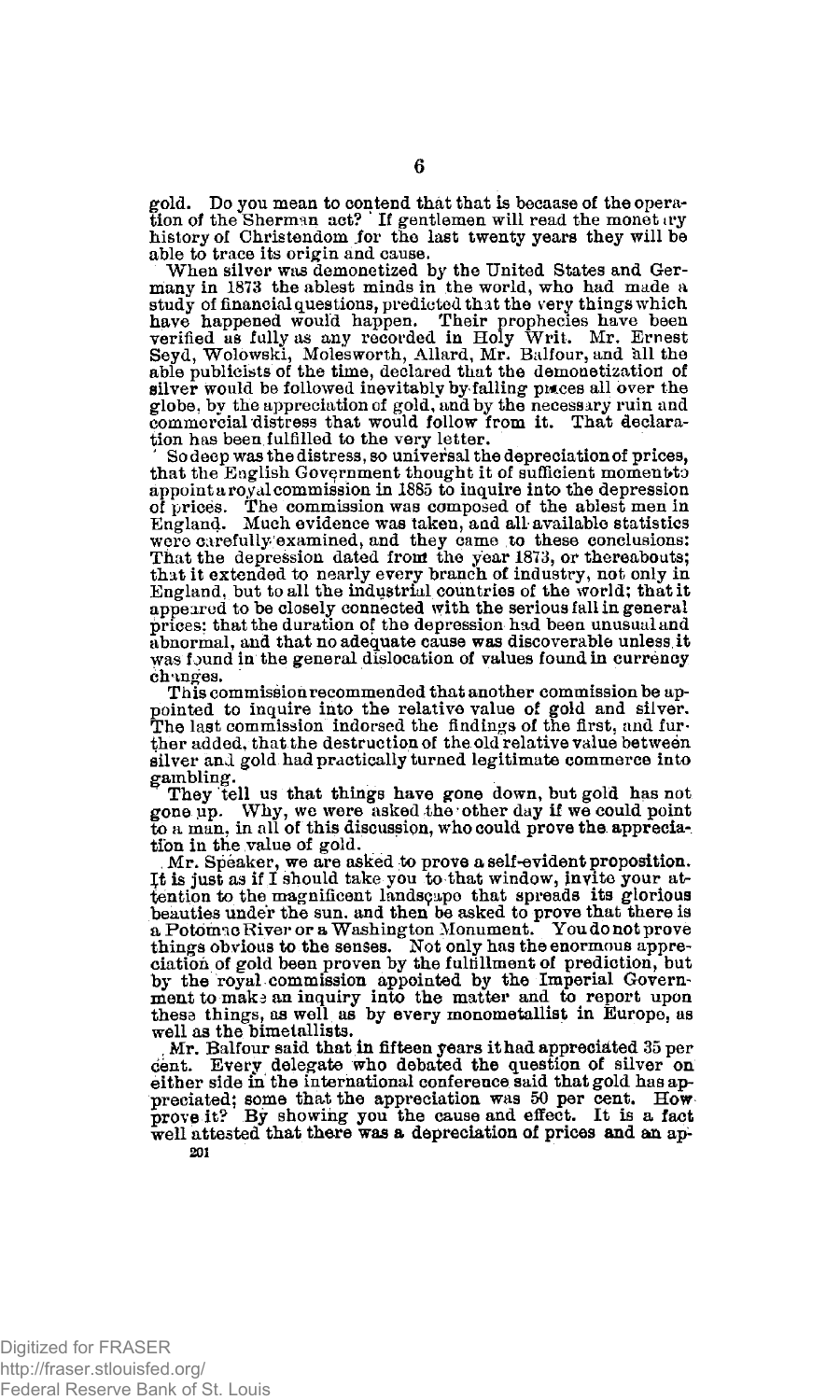preciation of gold following the demonetization of silver; it was a synchronism so striking that they themselves are put upon explanation to show that the two things do not stand in the relation of cause and effect. But it can be proved strictly by the rules of logic, because every man knows when you strike down silver in any country in the world, when you deprive it of its functions as money, you have increased the demand for gold. You know how even the gentlemen who favor this repeal have told us that the earlier we began in the scramble for gold the sooner we would get our share of it. That has been stated over and over again by the advocates of repeal. Then, if it is true, according to the natural law of trade, the law of supply and demand, when you increase the demand for anything you increase its price.

Then there has been an increasing demand for gold and there has been an appreciation of the price of gold. Then if we strike dawn silver to-day, continuing the.decline in the price of silver which followed the closing,of the mints in India to free coinage, where will the price of silver go? You make your condition worse by this act, for not one single, advocate of the repeal of this act has indicated in any speech in this House that those who favor this policy are willing to take upon themselves the task of adjusting the ratio between gold and silver and providing for its coinage.

My distinguished colleague [Mr. **CATCHINGS**], who, **I** think, made the ablest speech that has been made on that side of the question in this House, distinctly announced that he would not, at this time, vote for tha free coinage of silver at any ratio.

In the international monetary conference last year, Mr. Rothschild, a delegate of Great Britain and the highest representa-tive of the creditor class in the world, declared that England must be true to her interests and remain monometallist, because she was the creditor of the. world and London was the banker of the world, for all bills of exchange were naturally payable in gold.<br>He gave this warning: "If this conference were to break up<br>without arriving at any definite result, there would be a depreciation in the value of silver which it would be frightful to contemplate, and out of which a monetary panic would ensue, the far-spreading effects of which it would be impossible to foretell." Mr. Goschen, a British delegate, made substantially the same statement in the Paris conference of 1878.

The closing of the mints of India to the free coinage of silver was hastened, if not caused, by the apprehension of the action now proposed. The first proposition submitted by Great Britain at the last monetary conference was that the United States should continue the purchase of the amount of silver provided by the Sherman act, as a b isis of any international agreement to be made for the rehabilitation of silver as the money of the world.

If, by this proposed legislation, you destroy this prerequisite ' of international agreement, it is idle to talk here or elsewhere of trusting the fate of silver to future conferences. about to strike the last blow that destroys one-half the money metals of the world, that dangerously narrows the basis of all credit, that fetters all enterprises, hampers all commerce, discourages industrial energies, lowers wages, and increases all **201**